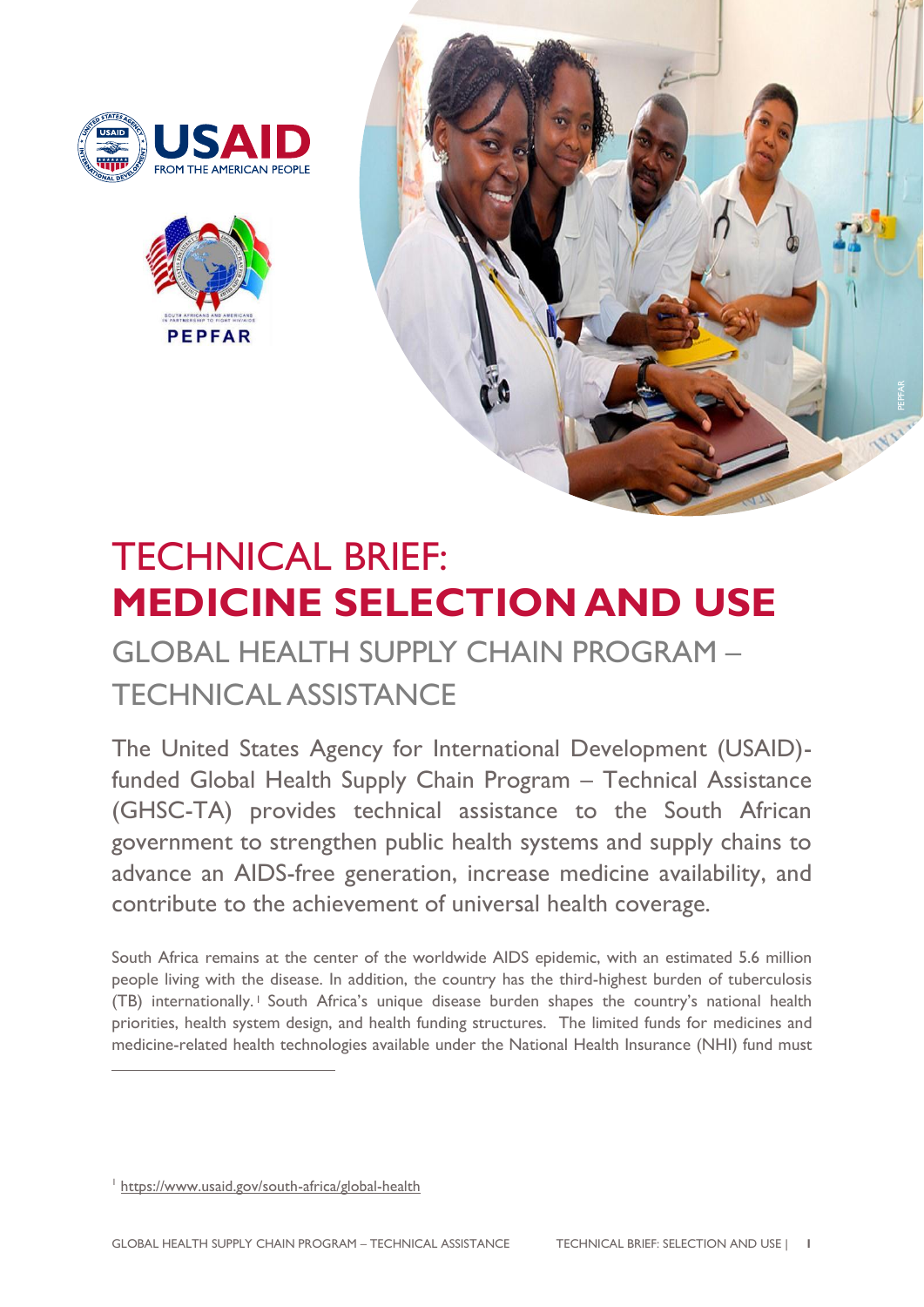be allocated according to an evidence-based approach in order to provide the best quality of healthcare to all South Africans.

#### **OBJECTIVES**

South Africa's public health care system struggles to match the medicine selection available to patients with their use. Many South Africans who require care and treatment for HIV/AIDS, TB, and other diseases look to public health care facilities to provide the medicines they need. The Affordable Medicine Directorate (AMD), through the relevant governance bodies, is responsible for selecting which medicines patients need and making sure these medicines are accessible when and where they are needed.

As with most health care funding systems globally, the NHI will have limited funds available for servicing the health care needs of the population, including medicines and medicine-related health technologies. Therefore, Health Technology Assessments (HTAs) systems are needed to ensure efficient prioritization and evidence-based decision-making on which medicines and other health technologies to fund. HTA is defined by the World Health Organization as "the systematic evaluation of properties, effects, and/or impacts of health technology. It is a multidisciplinary process to evaluate the social, economic, organizational, and ethical issues of a health intervention or health technology." The NHI White Papers (December 2015 and July 2017) and NHI Bill (July 2019) specify that strengthening of HTA capabilities for medicines and other health technologies will be an integral component of NHI.

## **APPROACH AND KEY ACTIVITIES**

GHSC-TA is working with the AMD to provide an accountable mechanism to support decision-making related to the funding, cost, and use of health interventions, technologies, and services in South Africa that will be funded under NHI. To achieve this, GHSC-TA and AMD will build upon and strengthen current processes to provide information on the optimization of health outcomes, access, equity, and financial protection from within the allocated NHI funding. In addition, they will work together to ensure transparency, efficiency, and equity in the management of formularies by Pharmaceutical and Therapeutics Committees (PTCs) across South Africa to enable the rational use of medicines and availability of safe, effective medicines for all.

GHSC-TA is supporting the AMD in working towards establishing the framework to conduct HTAs, incorporating medicines, medical devices, and diagnostics and procedures that are linked to Clinical Guidelines production and coordination, health benefits package design, and quality standards. Furthermore, GHSC-TA is also assisting the AMD with systems and policies to ensure the rational use of medicines so that patients receive medicines appropriate to their clinical needs, in doses that meet their own individual requirements, for an adequate period of time, and at the lowest cost to them and their community.



GHSC-TA is also working to improve the existing governance structures within the AMD so that the transition to NHI will have minimal impact on medicine selection and use and therefore minimal impact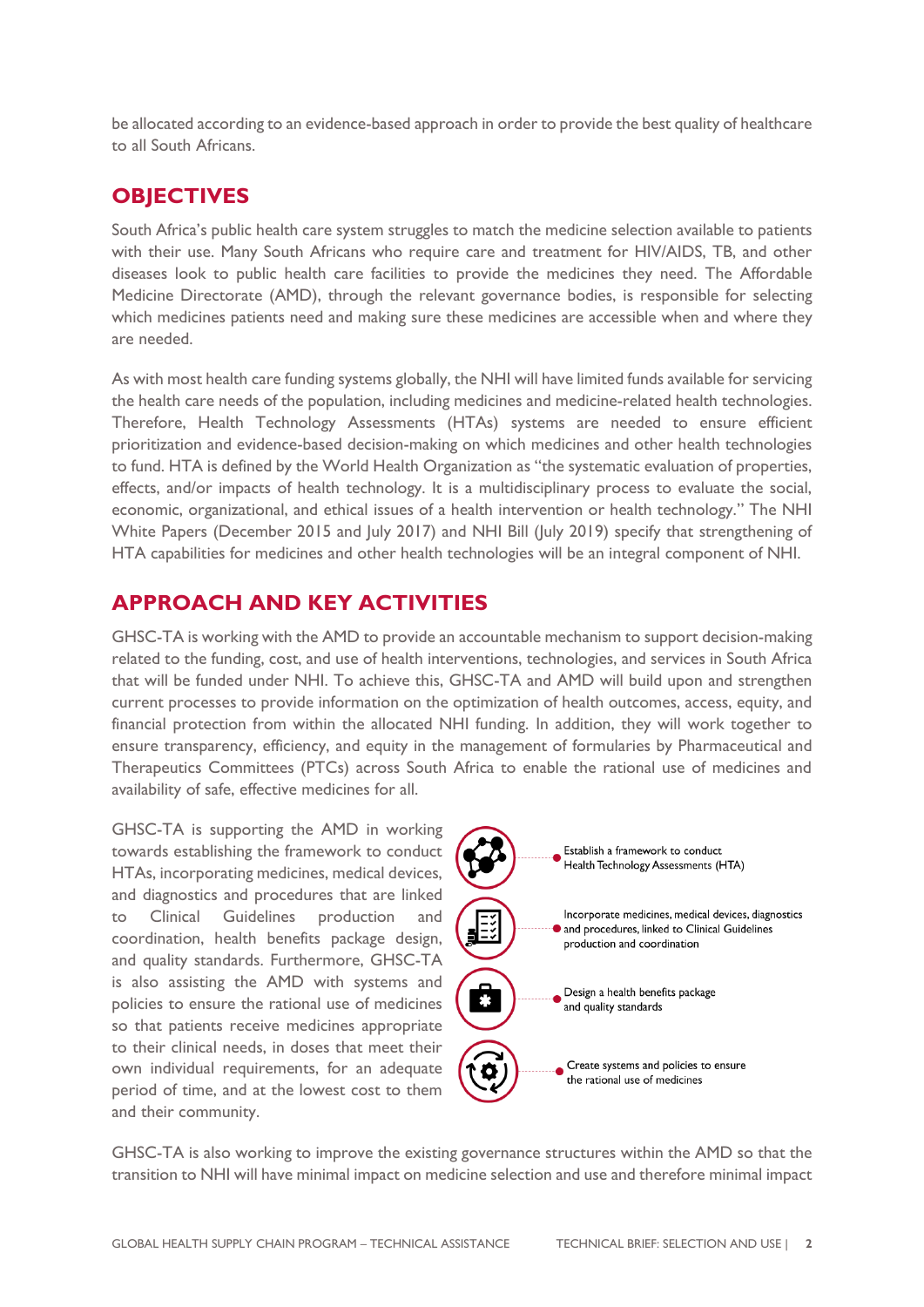on South Africans' health and wellbeing. A number of key governance documents have been developed to guide medicine selection and use, including:

- National Guideline for the Management and Use of Formularies
- National Guideline for the Establishment and Functioning of Pharmaceutical and Therapeutics Committees (PTCs) in South Africa
- Affordable Medicines Directorate Medicine Master Data Policy
- Affordable Medicines Directorate Conflict of Interest Policy
- Terms of Reference for the Health Benefits Advisory Committee and Related Expert **Committees**
- Terms of Reference for Health Technology Assessment Technical Work Group

In developing these policies and guidelines, GHSC-TA follows a systematic process to ensure effectiveness and buy-in from relevant stakeholders. First, the program conducts a desktop review of existing local and international literature on the topic, including a review of current legislation and related documentation. Next, the program brainstorms business requirements together with the business owners of the relevant process, including the National Department of Health (NDOH), to draft a document for review and consultation. After holding a series of stakeholder engagements and review sessions to get feedback and support from the relevant national, provincial, and district stakeholders, the program finalizes the document with the NDOH's approval and begins to support its implementation.

With the development of frameworks and implementation of evidence-based policies, guidelines, tools, and approaches to strengthen medicine selection and use, GHSC-TA aims to achieve improved public health outcomes.

#### **EXPECTED OUTCOMES**

GHSC-TA's intervention and medicine selection and use technical assistance will result in the following improvements, strengthening the health supply chain in South Africa:

- Establishment of the framework for an agency to conduct HTAs.
- Improved capacity for conducting HTAs.
- Improved governance of existing selection structures for NHI.
- More transparency, efficiency, and equity in the management of formularies across the public health sector.
- Good governance and rational selection and use of medicine in the functioning of PTCs at all levels of care.